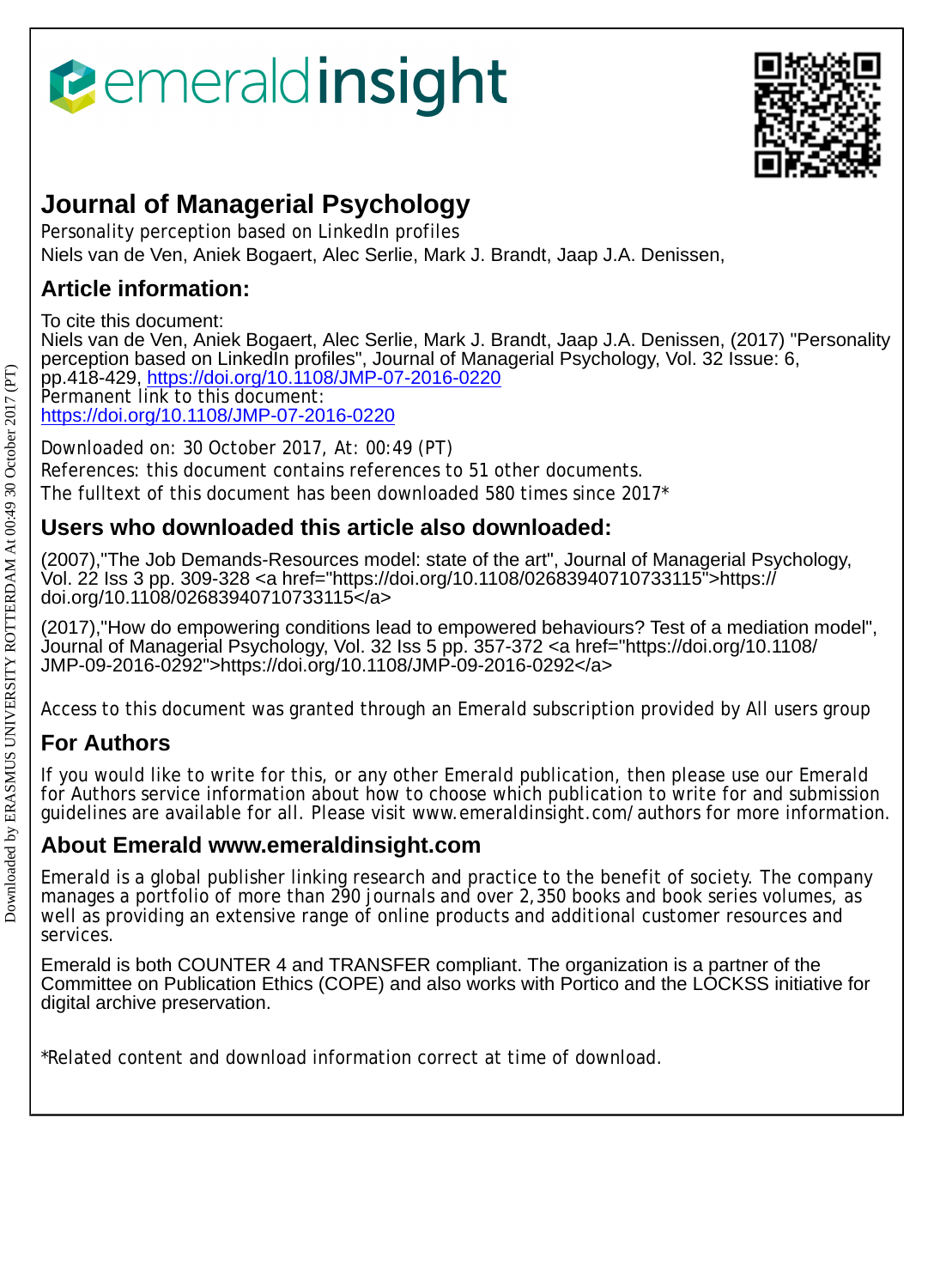JMP 32,6

#### 418

Received 20 July 2016 Revised 2 December 2016 21 May 2017 Accepted 29 May 2017

## Personality perception based on LinkedIn profiles

Niels van de Ven and Aniek Bogaert Tilburg University, Tilburg, The Netherlands Alec Serlie

GITP-Research and Erasmus University, Rotterdam, The Netherlands, and Mark J. Brandt and Jaap J.A. Denissen Tilburg University, Tilburg, The Netherlands

#### Abstract

Purpose – Job-related social networking websites (e.g. LinkedIn) are often used in the recruitment process because the profiles contain valuable information such as education level and work experience. The purpose of this paper is to investigate whether people can accurately infer a profile owner's self-rated personality traits based on the profile on a job-related social networking site.

Design/methodology/approach – In two studies, raters inferred personality traits (the Big Five and self-presentation) from LinkedIn profiles (total  $n = 275$ ). The authors related those inferences to self-rated personality by the profile owner to test if the inferences were accurate.

Findings – Using information gained from a LinkedIn profile allowed for better inferences of extraversion and self-presentation of the profile owner (r's of 0.24-0.29).

Practical implications – When using a LinkedIn profile to estimate trait extraversion or self-presentation, one becomes 1.5 times as likely to actually select the person with higher trait extraversion compared to the person with lower trait extraversion.

Originality/value – Although prior research tested whether profiles of social networking sites (such as Facebook) can be used to accurately infer self-rated personality, this was not yet tested for job-related social networking sites (such as LinkedIn). The results indicate that profiles at job-related social networks, in spite of containing only relatively standardized information, "leak" information about the owner's personality.

Keywords Recruitment, Online social networks, LinkedIn, Big Five traits, Person perception, Self-presentation

Paper type Research paper

We examine if profiles from a job-related social networking site (LinkedIn) can be used to accurately form impressions of a profile owner's self-rated personality. The use of social networking websites like Facebook and LinkedIn has grown tremendously in the last decade. In total, 92 percent of US companies use social networking sites to prescreen applications for recruitment purposes ( Jobvite, 2012). Recruiters not only look at social networking sites to see someone's prior training or work experience, but viewers of a profile also infer personality characteristics from it (Bohnert and Ross, 2010). Personality affects job performance (Barrick and Mount, 2005) and recruiters therefore look for personalities that fit the job as well as the organization (Kristof-Brown, 2000). Insight into personality traits in the early stages of the recruitment process might help to select the employees that best fit the organization and vacancy. We therefore test whether these profiles on job-related social networking sites allow accurate personality inferences: do inferences based on a profile at a job-related social networking site correlate with self-rated personality of the profile owners?



Journal of Managerial Psychology Vol. 32 No. 6, 2017 pp. 418-429 Emerald Publishing Limited 0268-3946 DOI 10.1108/JMP-07-2016-0220

© Niels van de Ven, Aniek Bogaert, Alec Serlie, Mark J. Brandt and Jaap J.A. Denissen. Published by Emerald Publishing Limited. This article is published under the Creative Commons Attribution (CC BY 4.0) licence. Anyone may reproduce, distribute, translate and create derivative works of this article ( for both commercial and non-commercial purposes), subject to full attribution to the original publication and authors. The full terms of this licence may be seen at<http://creativecommons.org/licences/by/4.0/legalcode>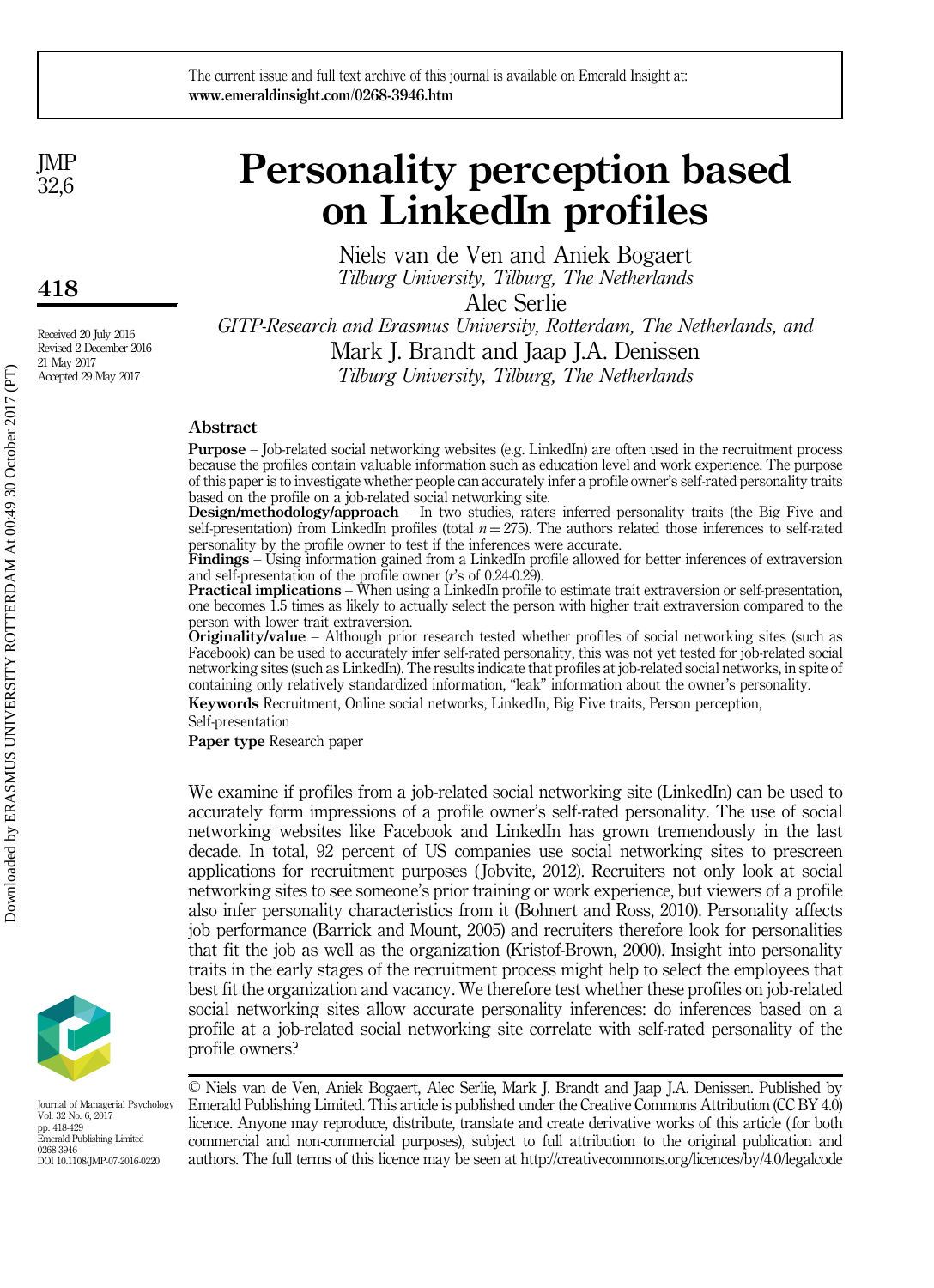The fit between an employee and an organization is important for the employee's job satisfaction and turnover intentions (Kristof, 1996; O'Reilly *et al.*, 1991). Because of this, a company is not only looking for someone with the right qualifications, but also for someone whose personality fits the job and organization. Personality assessment, both online and offline, has therefore become an important tool in personnel selection (Barrick and Mount, 1991; Dineen *et al.*, 2002; Salgado, 1998). It is perhaps not surprising that many companies use personality tests in the screening of job candidates. Heller (2005), for example, estimates that 30 percent of American companies use personality assessments. However, extensively testing all applicants can be expensive. In cases when personality is a key criterion for selection but no resources are available to test all applicants, a pre-selection that allows one to only test the most promising candidates would increase efficiency. Companies already use application letters and résumés to infer key aspects of the applicant (including personality) to make better choices in the pre-selection phase (Brown and Campion, 1994). Furthermore, research confirms that this works; application letters and résumés contain valid cues to infer certain personality traits (Burns et al., 2014; Cole et al., 2003a, b).

Similar to inferring personality from an application letter or résumé, one can quite accurately infer someone's personality based on profiles at social networking sites such as Facebook (Back et al., 2010; Tskhay and Rule, 2014), or even predict job performance from such profiles (Kluemper and Rosen, 2009; Kluemper et al., 2012; cf. Van Iddekinge et al., 2013). Profile viewers' estimates of the personality traits of profile owners correlates between 0.22 and 0.41 with the actual personality (a combination of self- and other ratings on a given trait) of the profile owners across the traits of extraversion, agreeableness, openness to experience, and conscientiousness (Back *et al.*, 2010). For example, cues in the profile picture (clothing style, a rebellious pose, etc.) or the number of groups one is a member of can help to predict personality (Stopfer *et al.*, 2014; Gosling *et al.*, 2011). Such online-based personality predictions are more closely related to actual personality than to the ideal personality of the profile owner (a self-rating of how the profile owner would ideally want to score on a given trait; Back *et al.*, 2010). This suggests that profiles provide cues that allow others to estimate the actual personality of a profile owner, rather than how (s)he wants to appear.

In short, personality inferences based on social network profiles (such as Facebook) have been found to be possible. However, job-related social network profiles (such as LinkedIn) differ from social network profiles in a number of ways that makes it necessary to test whether personality can also be inferred from those profiles.

#### Why study personality perception based on job-related social networking sites?

An obvious reason why studying personality inferences based on job-related social networking sites is important, is that these sites are very popular with recruiters, more so than typical social networking sites such as Facebook (Nikolaou, 2014; Roulin and Bangerter, 2013). LinkedIn is for example used by 92 percent of recruiters ( Jobvite, 2012). It is perhaps no surprise that profiles on job-related social networks are used, as they obviously contain relevant information such as work experience. Indeed, Roulin and Bangerter (2013) found that both recruiters and applicants think that profiles at job-related social networking sites are good indicators of person-job fit. Furthermore, the information on job-related social networking sites (such as profiles on LinkedIn) has been found to be more honest than paper résumés (Guillory and Hancock, 2012). Guillory and Hancock indicate that it seems that the openness of the internet forces people to be accurate and not inflate one's résumé.

Another reason to investigate job-related social networks instead of general social networks is that very few general social network profiles are open to the general public. For example, 80 percent of Americans indicated that their Facebook profiles are set to Personality perception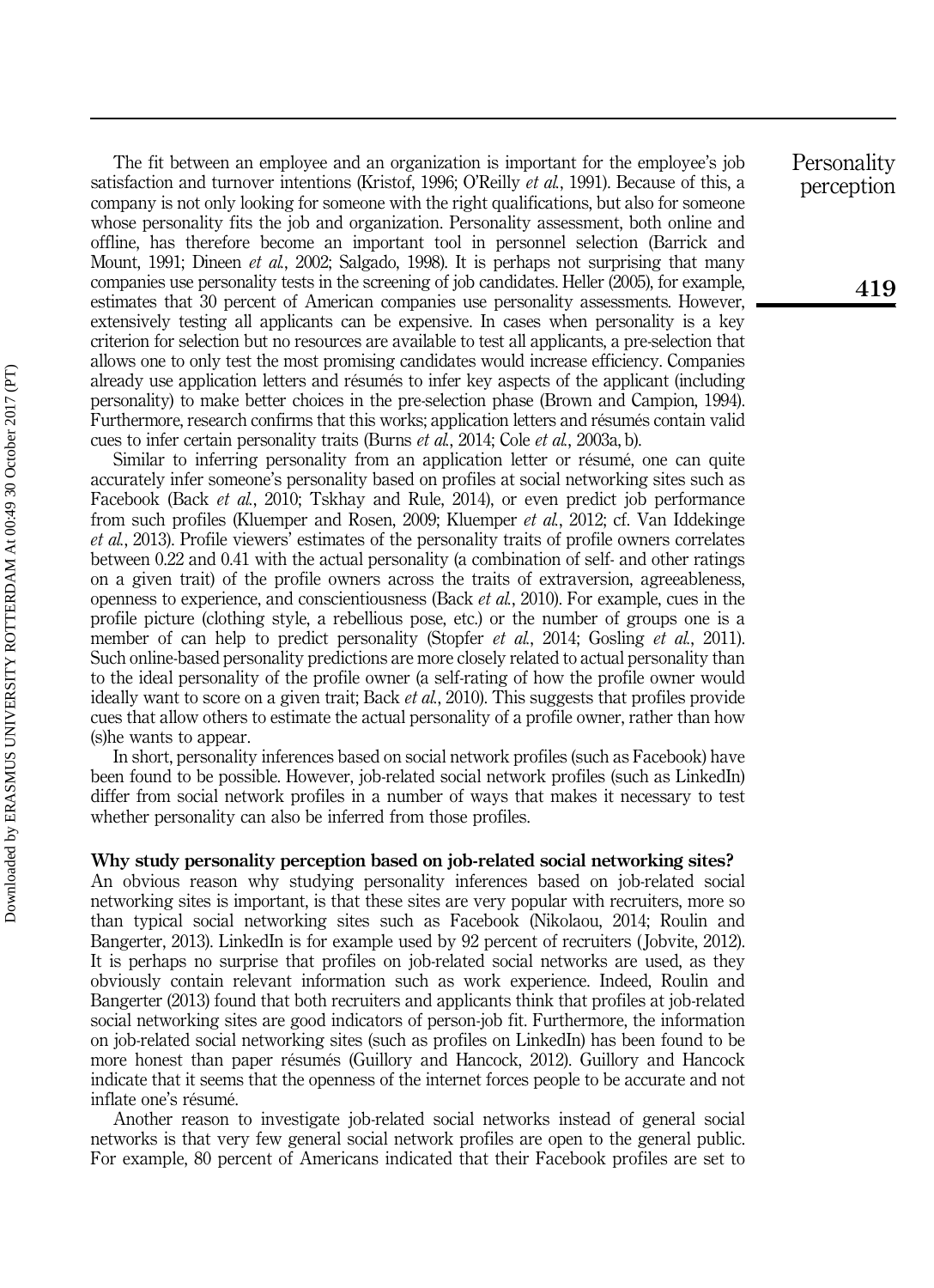private and can only be seen by their friends (Madden, 2012). Even if one could predict job performance based on someone's Facebook profile (Kluemper and Rosen, 2009; Kluemper *et al.*, 2012), recruiters cannot use Facebook for pre-screening candidates if only 20 percent of profiles are accessible. In contrast, people see their profile at a job-related social networking site as an online résumé that they are willing to share with others (including recruiters) for job-related purposes (Roulin, 2014). This makes it possible to use job-related social networks as a tool for general pre-screening purposes.

It is clear that recruiters regularly use job-related social networking sites such as LinkedIn in their screening of candidates. It is also clear that people infer personality traits based on profiles of social networking sites, and that this information subsequently influences evaluations of whether someone is suited for a job (Bohnert and Ross, 2010). However, we do not know how accurate personality inferences from profiles at job-related social networks are. Although the work of Nikolaou (2014) demonstrates that HR professionals prefer using job-related social networks over the more social networks, there are at least three factors that threaten their potential in screening for personality traits.

First, people are likely to post information more deliberately on job-related social networking sites like LinkedIn than they do on social networking sites like Facebook. On social networking sites, someone might for example post information about using excessive amounts of alcohol with friends, which potential employers could interpret in a negative light in the selection process (Roulin, 2014). For job-related social networking sites, it seems likely that profile owners are aware that colleagues, customers, or potential employers will view their profile, which is why they more carefully consider what they put online (Roulin and Levashina, 2016). Self-presentation concerns might be particularly salient for job-related networking sites, which could restrict the range of possible expressions people make, thereby making it more difficult to predict personality (Back et al., 2010).

Second, social networking sites are typically more dynamic than job-related social networking sites. Theories on personality indicate that personality traits leave behavioral residue (Gosling *et al.*, 2002), as individuals who score high on a certain personality trait are more likely to engage in activities indicative of those personality traits. Furthermore, even if the profile owner does not share certain activities, friends might do so (Stoughton et al., 2013). These traces of past behavior are more likely in the more dynamic profiles (that include interactions with others) at social networks, than at the typically more static profiles at job-related social networks that function as an online résumé.

Third, the more static nature of job-related social networking sites also reflects a difference in how much information is typically available. A profile on a social networking site (such as Facebook) can, in theory, be endless as posts can be added at will and this history of posts remains available. For LinkedIn, the amount of text is limited to the categories provided by the profile. Indeed, Tskhay and Rule (2014) conclude in their meta-analysis on inferring personality from social networking sites that more text makes personality inference more accurate (especially for a trait like extraversion, see John and Srivastava, 1999). Because more information allows for more accurate assessment of personality (Funder, 1995), information on general social networking sites might be more predictive of actual personality than information on job-related sites.

To summarize, although job-related social networks are often used in the selection process, little empirical research actually exists on it (Roth et al., 2013; McFarland and Ployhart, 2015). One reason for this set of studies is therefore to bridge the gap between research on personality inferences from online presence (that typically investigates social networks such as Facebook) and the recruitment practice (that typically uses job-related social networks such as LinkedIn). Furthermore, there are some reasons to expect less accuracy when inferring personality from profiles at job-related social networks than from social networks, so testing this is important.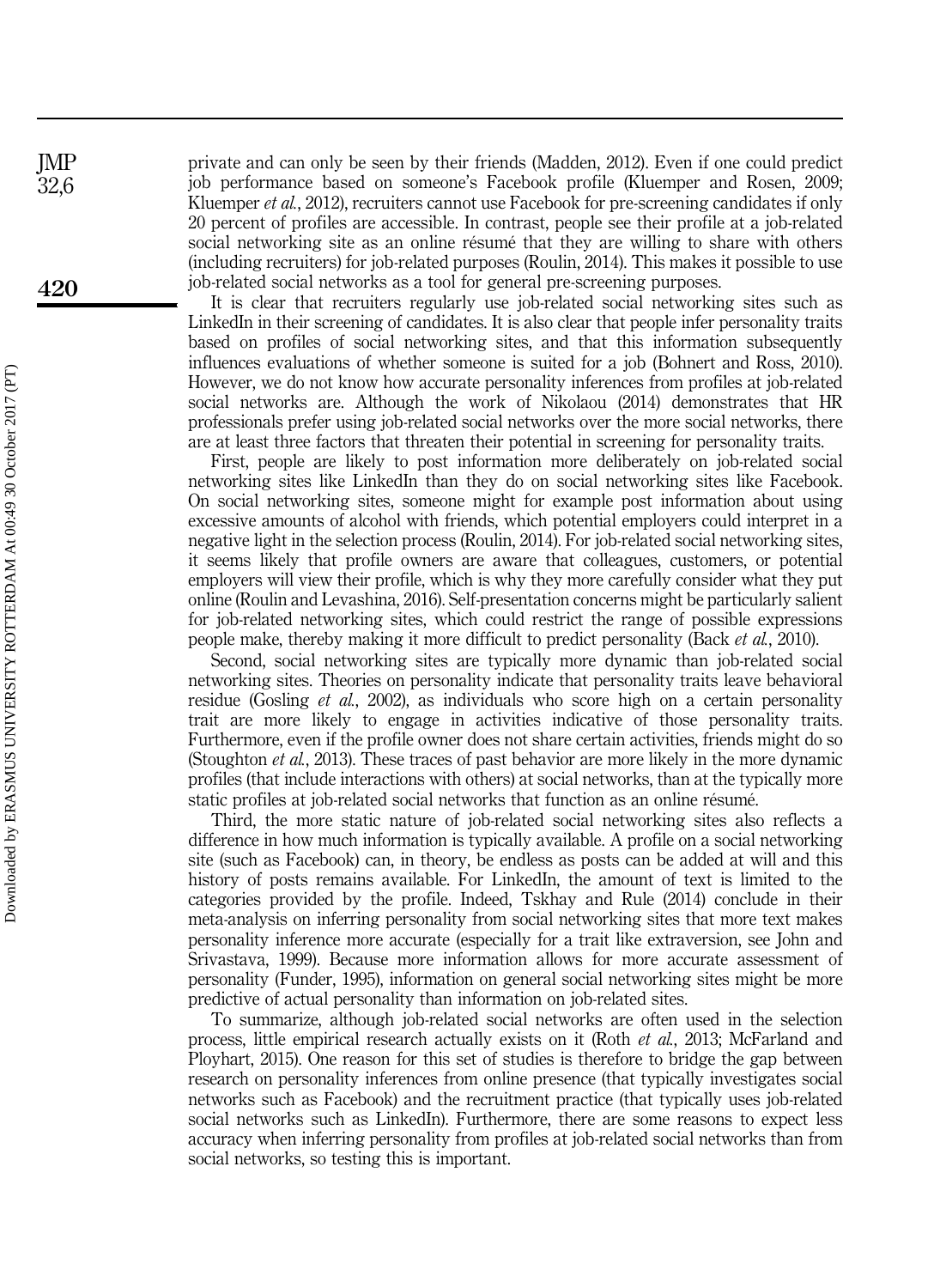#### The current studies

In two studies, we gathered the samples of LinkedIn profile owners who filled out a personality measure and consented to have raters infer their personality from their profile. Personality impressions were based on the Big Five (Costa and McCrae, 1992), which are:

- (1) conscientiousness: people who score high on this trait are well-organized and goal-directed;
- (2) emotional stability: people who score high on this trait are even tempered, calm, and not easily stressed out;
- (3) extraversion; people who score high on this trait are sociable, enthusiastic, and emotionally expressive;
- (4) openness to experience; people who score high on this trait are open to new experiences, creative, and unconventional; and
- (5) agreeableness: people who score high on this trait are sympathetic and warm persons, who prefer to avoid confrontation.

We chose these traits because they are generally considered the core dimensions of personality (Costa and McCrea, 1992), typically used in other research on personality impressions based on social networking sites (Tskhay and Rule, 2014), and are important predictors of various aspects of employee performance (Barrick and Mount, 2005). In Study 2, we extended our analysis to include trait self-presentation, which reflects the eagerness and self-confidence to present oneself (Van der Linden *et al.*, 2011).

#### Study 1

#### Method

LinkedIn profile owners were recruited via online posts and asked to participate voluntarily in a study on personality perception. In return for participating, they received a summary of their scores on the personality traits that we measured. The respondents were separated into a student sample (62 current full-time students, 35 females,  $M_{\text{age}} = 23.1$ , SD = 2.78, range 19-35) and a working sample (116 employed people, 61 females,  $M_{\text{age}} = 36.8$ ,  $SD = 10.87$ , range 22-65)[1].

The respondents filled out the Big Five on the TIPI-measure (Gosling *et al.*, 2003; for Dutch translation, see Denissen et al., 2008). This is a short, ten-item measure that sacrifices reliability (i.e. two items covering a single underlying dimension) for relative scale breadth (i.e. items with different content that potentially cover at least two facets of the underlying dimension). Reliability of those measures was low  $(r:$  conscientiousness  $= 0.49$ , emotional stability  $= 0.49$ , extraversion  $= 0.52$ , openness to experience  $= 0.35$ , agreeableness  $= 0.14$ ). This is similar to the values reported in other studies (e.g. Denissen *et al.*, 2008; Gosling et al., 2003). Gosling et al. (2003) explain that the TIPI was created as a short measure with moderate construct breadth, which has the unavoidable consequence of lower reliability. More specifically, given that traits like extraversion are quite broad, if a researcher can only use two questions to measure this trait, the overlap between the two questions should not be too substantial. With too much overlap, it would not be possible to capture the entire construct. For example, trait extraversion could have very reliably been measured with items like "I talk a lot" and "I am talkative" (creating a high Cronbach's α); but this would not capture the breadth of the construct extraversion, as that also includes traits like enthusiasm. This is why for scales with only a few items  $\alpha s$  can actually be misleading when evaluating their usefulness (Kline, 2000; Wood and Hampson, 2005). Most importantly, studies showed that the TIPI has content validity: the Big Five traits as measured by the TIPI predict outcomes that it theoretically should, and the test-retest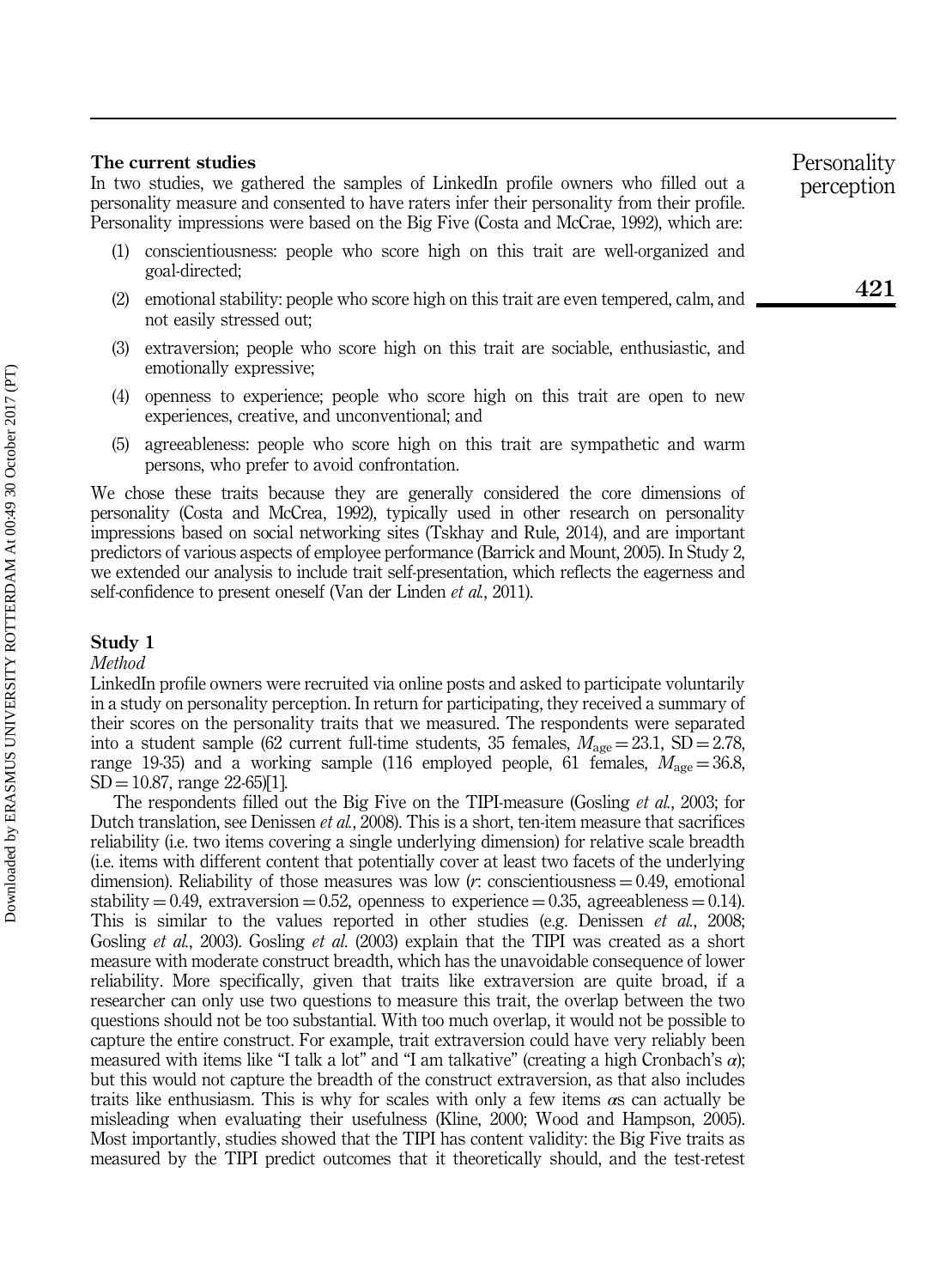reliability is good (Denissen et al., 2008; Gosling et al., 2003). Table I contains the means and standard deviations of self-rated personality on these traits.

Ten psychology students (six females, four males) rated the profiles in our laboratory in return for course credit. Five students rated all profiles from the student sample, the other five rated those from the working sample. Raters saw a profile on one half of the computer screen, and indicated their estimate of each personality trait of the Big Five via a survey program on the other half of the screen. The order of the profiles was randomized for each rater. Traits were scored on a scale from 0 (extremely low score on that trait) to 100 (extremely high score on that trait), with 50 indicating an average score on that trait. A slider scale was used that always started at the midpoint of the scale. The exact description of each trait given to raters was based on the description of traits in the TIPI. Raters were not financially incentivized in this study, but they knew that they would learn whether they had succeeded in correctly predicting the personality traits (they received feedback on whether their impressions correlated with self-rated personality of profile owners, and how their correlations compared to those of other raters). The raters' mean ratings (including standard deviation) for each trait are presented in Table I.

#### Results and discussion

Table I provides the interrater reliability of the five raters for each personality trait per sample. The ICCs (intraclass correlation coefficients tested with two-way random model with absolute agreement for average measures, see McGraw and Wong, 1996) were all satisfactory to good (for reference values, see Landis and Koch, 1977). For each profile, raters' estimates of a trait were combined into an average. Table II contains the correlations between the raters' average personality estimate with the self-rated personality by the profile owner. We found that the raters' estimates of extraversion were significantly related

|                                               |              | Self-rated<br>personality | Student sample | Raters' average trait<br>estimate and consensus |              |              | Self-rated<br>personality | Working sample<br>Raters' average trait<br>estimate and consensus |                   |              |
|-----------------------------------------------|--------------|---------------------------|----------------|-------------------------------------------------|--------------|--------------|---------------------------|-------------------------------------------------------------------|-------------------|--------------|
|                                               | М            | (SD)                      | М              | (SD)                                            | IСC          | М            | (SD)                      | М                                                                 | (SD)              | ICC          |
| Extraversion                                  | 4.52         | (1.43)                    | 58.79          | (13.84)                                         | 0.73         | 5.10         | (1.31)                    | 58.11                                                             | (10.56)           | 0.59         |
| Agreeableness<br>Conscientiousness            | 5.29<br>4.99 | (1.00)<br>(1.34)          | 56.21<br>58.82 | (9.38)<br>(12.16)                               | 0.54<br>0.63 | 5.58<br>5.40 | (0.84)<br>(1.16)          | 55.60<br>60.63                                                    | (10.10)<br>(8.79) | 0.58<br>0.41 |
| Emotional stability<br>Openness to experience | 4.85<br>4.87 | (1.34)<br>(1.18)          | 61.84<br>49.62 | (9.13)<br>(14.12)                               | 0.57<br>0.68 | 5.47<br>5.37 | (1.13)<br>(1.34)          | 55.93<br>52.87                                                    | (8.85)<br>(10.14) | 0.49<br>0.57 |

Notes: Self-rated traits measured on a scale from 1 to 7. Raters' trait estimates on a scale from 0 to 100. ICC's reflect interclass correlation tested with two-way random model with absolute agreement for average measures

|                             |                                                                                                                                             |          | Study 1   |              | Study 2            |  |  |  |
|-----------------------------|---------------------------------------------------------------------------------------------------------------------------------------------|----------|-----------|--------------|--------------------|--|--|--|
|                             | Profile sample                                                                                                                              | Student  | Working   | Full profile | Limited profile    |  |  |  |
|                             | Extraversion                                                                                                                                | $0.37**$ | $0.24***$ | $0.29**$     | $0.27**$           |  |  |  |
|                             | Agreeableness                                                                                                                               | 0.14     | $0.29**$  | $-0.07$      | $-0.02$<br>$-0.11$ |  |  |  |
| ons between                 | Conscientiousness                                                                                                                           | 0.20     | 0.06      | $-0.00$      |                    |  |  |  |
|                             | Emotional stability                                                                                                                         | 0.18     | $-0.05$   | $-0.09$      | $-0.02$            |  |  |  |
| ference of                  | Openness to experience                                                                                                                      | 0.13     | $0.39***$ | 0.07         | $-0.06$            |  |  |  |
| self-rated<br>ty by profile | Self-presentation                                                                                                                           |          |           | $0.29**$     | $0.29***$          |  |  |  |
| Studies 1<br>curacy)        | <b>Notes:</b> Limited profile refers to same profile as full profile, but with name and picture removed. ** $b < 0.01$ ;<br>*** $p < 0.001$ |          |           |              |                    |  |  |  |

Table I. Mean and standard deviation of self-rated personality and raters' consensus per trait in Study 1

Table II. Correlatio raters' inf trait and personali owner in and  $2$  (ac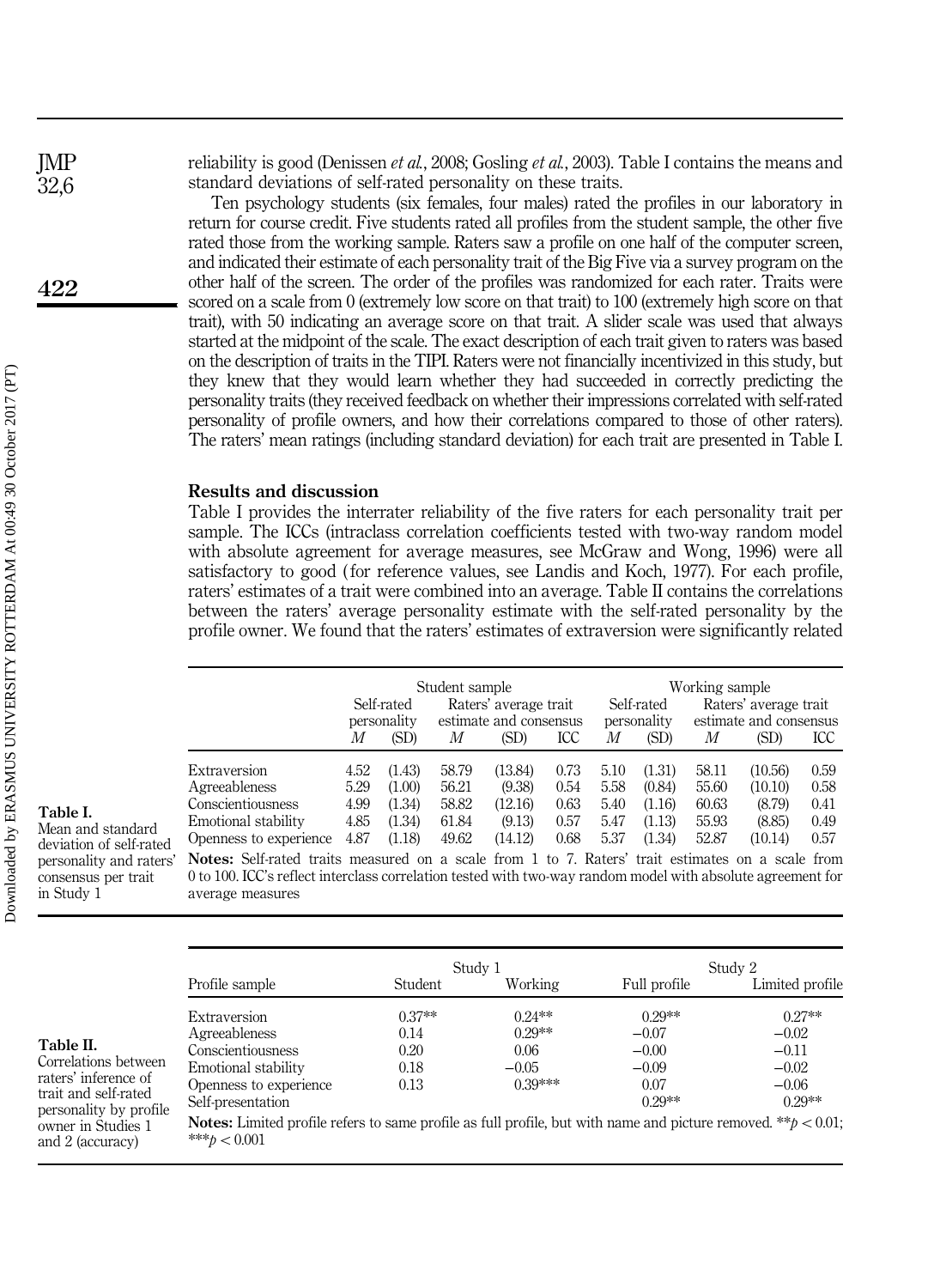to self-rated extraversion by the profile owner in both samples. In the working sample, but not the student sample, the raters' perceived openness and agreeableness correlated with self-rated personality by the profile owner. As we only found this relationship for openness and agreeableness in one of our two samples, a main goal of Study 2 was to replicate our study to test whether these traits could reliably be inferred from a profile in a new sample.

#### Study 2

In real-life situations in which a recruiter wants to prescreen candidates, candidates typically have a relatively similar background when they are applying for the same job. The main reason is that people with similar personality traits find similar jobs or organizations interesting (Holland, 1997). Furthermore, personality predicts which education people choose (Humburg, 2017), and having followed certain educational paths makes certain career paths more likely. This homogeneity in personality traits of people applying to a job or organization may make it more difficult to accurately infer personality. Study 2 therefore used a sample from within one organization in order to replicate our initial study in a more homogenous sample. This choice should make it more difficult to replicate the results of Study 1.

To be able to reach this more homogeneous sample we had to use a different Big Five questionnaire (the G5-R; Van der Linden *et al.*, 2011), as this was the questionnaire typically used by the company, we recruited our participants from. In addition to the Big Five traits used in Study 1, the G5-R also includes a measure for trait self-presentation. This trait contains the tendency to be dominant, energetic, achievement-oriented, and self-confident, and is defined as the eagerness and ambition with which one tries to present oneself. Both ambition (Huang *et al.*, 2013) and having a proactive personality (Crant, 1995) relate positively to performance at work, so trait self-presentation is likely to also positively affect job performance and could be a valuable trait to predict when pre-screening candidates.

Two other changes were made as well. First, we incentivized raters to be as accurate as possible. Second, we also had one set of raters infer personality based on the profiles from which we had removed the name and picture of the profile owner. This allowed us to test whether personality inferences accurately predicted self-rated personality without information on gender and outward appearance.

#### Method

Employees of a large Dutch human resources development company (involved in consultancy, assessments, and training) were asked to participate in a study on personality perceptions (97 employees out of the approximately 250 employees participated; 46 males/ 51 females; age was indicated in categories, with 23 percent being 35 or younger, 35 percent being 36-45, 32 percent being 46-55, and 10 percent being 56+). If they consented, they filled out the Big Five on the abbreviated 36-item G5-R (Van der Linden *et al.*, 2011). The reliability of the traits was satisfactory for all traits: ( $\alpha$ : conscientiousness = 0.70, emotional stability  $= 0.79$ , extraversion  $= 0.78$ , openness to experience  $= 0.72$ , agreeableness  $= 0.69$ , self-presentation  $= 0.84$ ). Descriptive statistics are presented in Table III.

In total, 20 psychology students (11 females, nine males;  $M_{\text{age}} = 20.60$ , SD = 2.21) were recruited to rate the profiles in return for course credits. Ten students rated all profiles in full, the other ten rated all profiles without the picture and name of the profile owner (and thus effectively also without gender information). The raters received printed color versions of the profiles, in a different order for each rater, and rated each profile on each trait on a scale from  $-4$  to  $+4$  with the extremes of each trait on the endpoints. For example, for extraversion, -4 had the label "very introverted" and +4 was labeled "very extraverted."

Personality perception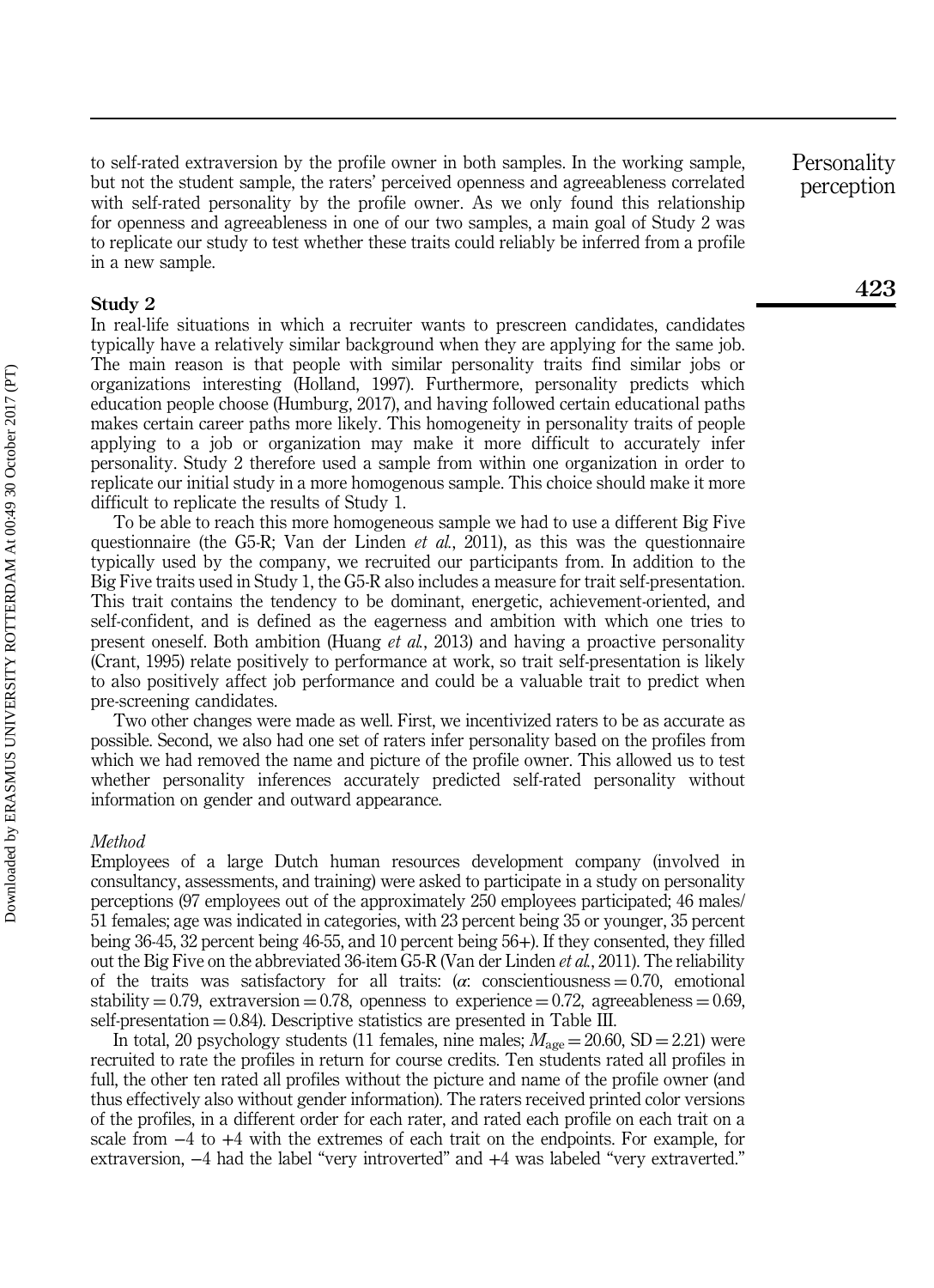#### 424

Table III.

Mean and standard deviation of self-rated personality and raters' consensus per trait in Study 2

|                        | Self-rated<br>personality<br>(SD)<br>М |        | М    | Raters' average trait estimate<br>and consensus full profile<br>(SD) | IСC  | М    | Raters' average trait estimate<br>and consensus limited profile<br>ICC<br>(SD) |      |  |  |
|------------------------|----------------------------------------|--------|------|----------------------------------------------------------------------|------|------|--------------------------------------------------------------------------------|------|--|--|
| Extraversion           | 3.78                                   | (0.53) | 0.71 | (0.98)                                                               | 0.76 | 0.85 | (1.20)                                                                         | 0.91 |  |  |
| Agreeableness          | 3.61                                   | (0.46) | 1.84 | (0.59)                                                               | 0.61 | 1.42 | (0.55)                                                                         | 0.71 |  |  |
| Conscientiousness      | 3.36                                   | (0.60) | 1.53 | (0.68)                                                               | 0.59 | 1.30 | (0.58)                                                                         | 0.66 |  |  |
| Emotional stability    | 3.64                                   | (0.65) | 1.03 | (0.79)                                                               | 0.64 | 1.26 | (0.47)                                                                         | 0.56 |  |  |
| Openness to experience | 4.26                                   | (0.36) | 0.94 | (0.77)                                                               | 0.48 | 0.86 | (0.94)                                                                         | 0.84 |  |  |
| Self-presentation      | 3.36                                   | (0.70) | 1.04 | (1.07)                                                               | 0.81 | 0.82 | (1.26)                                                                         | 0.92 |  |  |

Notes: Self-rated traits measured on a scale from 1 to 5. Raters' trait estimates on a scale from −4 to +4, with for example the endpoints labeled as extremely introverted (−4) to extremely extraverted (+4). ICC's reflect interclass correlation tested with two-way random model with absolute agreement for average measures. Data separately presented for raters who rated the full profile and those who rated the limited profile (without name and picture)

The slider scale (that measured responses to 1 decimal) always started at the midpoint of the scale. Description of the traits was again based on the personality measure itself, using the description associated with the scale. This time, we also handed out a  $\epsilon$ 50 bonus to each of the two best-performing raters, to provide an extra incentive to work on the task with their full attention. Furthermore, they also knew we would tell them how well they had done compared to the other raters. The raters' mean ratings (including standard deviation) for each trait are presented in Table III.

#### Results and discussion

Table III provides the interrater reliability (ICC) of the raters for each personality trait. ICC's are presented separately for the raters of the full profiles and the raters who rated the profiles without the picture and name. The consistency amongst raters was satisfactory to good, in some cases even excellent ( for reference values, see Landis and Koch, 1977). Table II contains the correlations between rater's averaged personality estimates of a trait with profile owner's self-rated personality.

For extraversion, we again found that the average score of the raters correlated with the self-rated extraversion of the profile owner, but not for the other traits from the Big Five. Even though all profile owners were working for the same company and might thus have been more similar to each other (at least based on their type of work), we still replicated the extraversion finding from Study 1 that self-rated extraversion can be inferred from someone's LinkedIn profile. The other Big Five traits could not be reliably predicted by raters in Study 2. We therefore think it is unlikely that these traits can be accurately inferred from LinkedIn profiles.

In this study, we also included trait self-presentation, which reflects the personality trait eagerness and ambition to present oneself to others. The results indicate that for selfpresentation there was also a correlation between profile owners' self-reports and raters' inferences. This suggests that people can pick up this trait somewhat accurately based on a LinkedIn profile (the effect size being similar to that of trait extraversion).

Finally, as can be seen in Table III, the accuracy of raters did not seem to depend on whether or not a picture and name were present in the profile. Even raters who rated the profile without this information (and thus had no information about gender or outward appearance), were similarly accurate in their predictions for self-rated extraversion and self-presentation.

To conclude, our main finding is that we found correlations between the raters' perception of extraversion with self-rated extraversion (both in Studies 1 and 2). Whether this correlation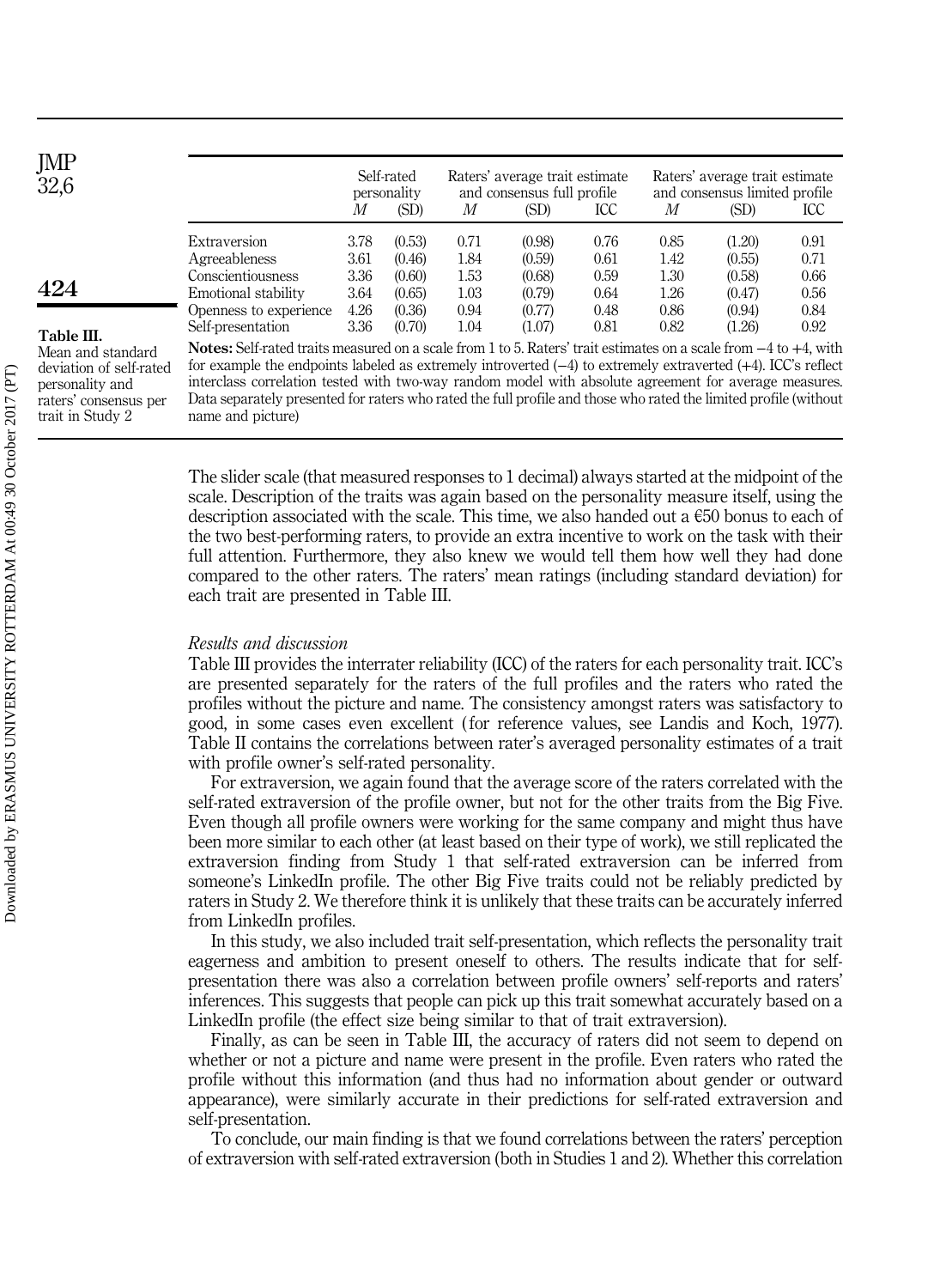is strong enough to use it in pre-screening candidates is an important question. To get better insight into the feasibility of using inferred extraversion for pre-screening candidates (if one wanted to do so), we tested if raters can accurately identify the more extraverted individual from each possible pair of profiles. With 97 profiles, there are 4,656 possible comparisons between two profiles. From this set, we selected the pairs in which the profile owners differed in their self-rated extraversion (4,244 pairs). The profile rated as higher in extraversion by raters[2] was also the more extraverted person (based on self-ratings of the profile owner) 60.2 percent of the time. This implies that the odds of selecting the person with higher self-rated extraversion from a pair increases to 1.51 compared to a baseline of random guessing. This seems like a sizeable effect that might help in pre-screening candidates if one has a large number of candidates and only limited resources to find extraverted candidates. When looking for introverted or extraverted candidates, having a set of raters look at LinkedIn profiles and estimate scores on trait extraversion, might help in pre-screening (and the same holds for trait self-presentation).

#### General discussion

The basic question that started this research was whether personality traits can be predicted based on someone's profile on a job-related social networking website (i.e. LinkedIn). Earlier research on social network profiles (such as Facebook; Back *et al.*, 2010) found that traits can be predicted, but it was not clear if this was also possible with job-related social networks. We found that LinkedIn profiles can be used to predict self-rated extraversion (Studies 1 and 2) and self-presentation (Study 2) of profile owners to some degree. Agreeableness and openness to experience were successfully predicted in the Study 1 working sample, but this finding did not replicate in the Study 1 student sample or in Study 2. In general, the Big Five traits besides extraversion could not accurately be predicted from job-related social networking sites.

#### Practical usefulness

Earlier research found that extraversion is related to job performance of managers and sales executives (Barrick and Mount, 1991), affective organizational commitment (having an emotional attachment to the company you work for; Erdheim *et al.*, 2006), and well-being (Ozer and Benet-Martinez, 2006). Self-presentation is also likely to be of importance for organizations, as facets that are part of trait self-presentation such as ambition (Huang *et al.*, 2013) and having a proactive attitude (Crant, 1995) are important predictors of job performance. As impressions of extraversion and self-presentation based on job-related social networking sites appeared to be (somewhat) accurate, profiles on these sites might therefore be used to prescreen job applications. The chance of selecting the person higher in extraversion from a pair of candidates is 60.2 percent when using a LinkedIn profile, which means that one is 1.5 times as likely to actually select the person with the higher (self-rated) trait extraversion as the person with lower trait extraversion.

Note that our findings indicate that our raters could not reliably infer the other traits from the Big Five (agreeableness, conscientious, emotional stability, and openness to experience) based on a LinkedIn profile. This is also an important insight, as many recruiters use profiles at job-related social networking sites for screening for desired personality traits (Roulin and Bangerter, 2013), which might not be effective for many traits.

#### Limitations and future research

It may be possible to predict the Big Five traits beyond extraversion based on LinkedIn profiles, despite the relatively low accuracy found in the current study. In our studies we tested whether raters could infer personality from a LinkedIn profile, not how they did so. Personality perception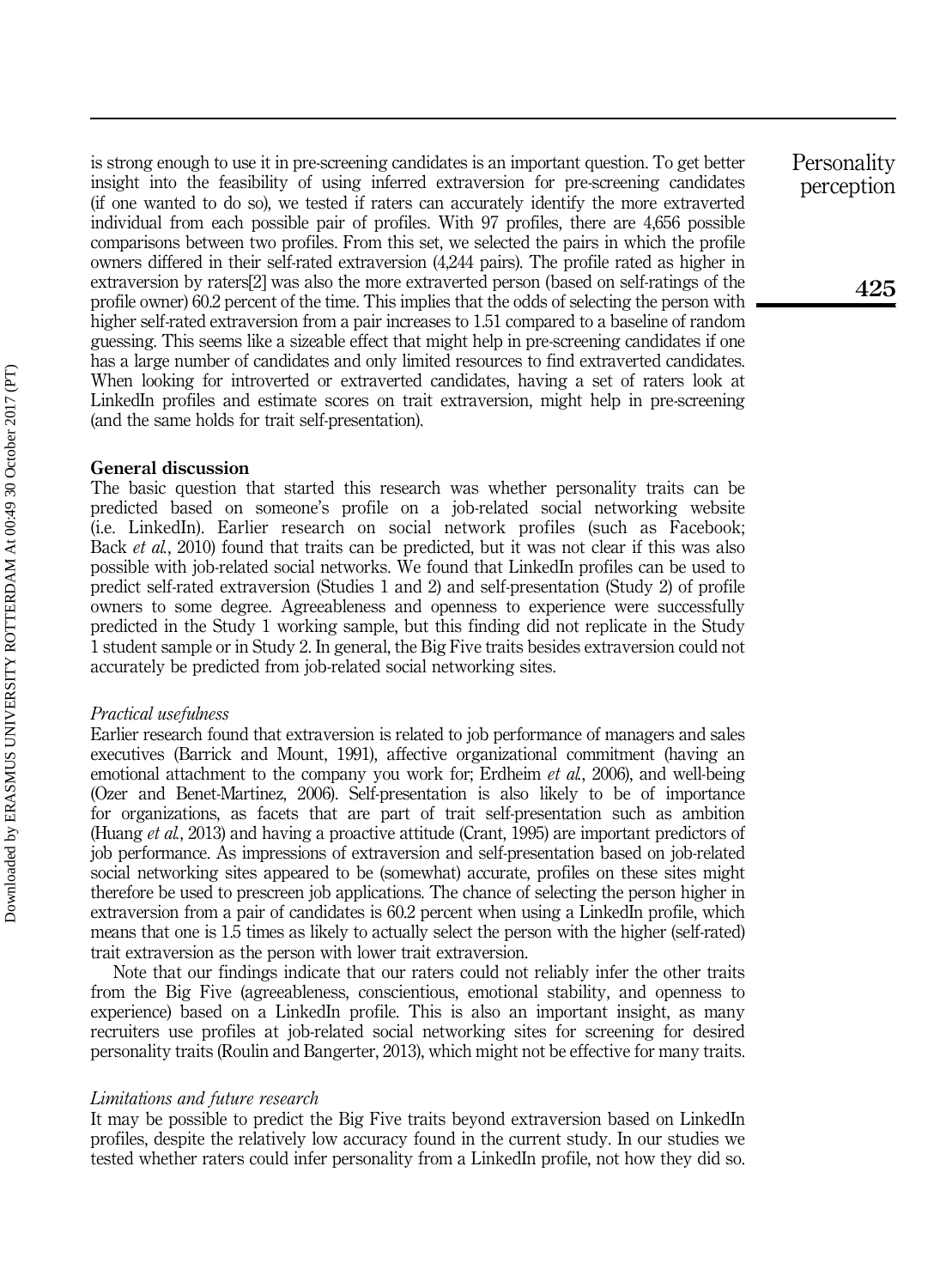Although we did not ask them what type of cues they used, we conducted an exploratory analysis of the predictive value of profile cues from Study 2. We coded some possible cues on the LinkedIn profiles and found some relationships between profile cues (e.g. aspects of the picture or group membership) and self-rated personality (see the appendix that can be found via the link provided in footnote 1). For example, exploratory analysis suggests that more conscientious people were more likely to include a picture and had less connections to other profiles. However, we noted that raters did not seem to pick up on this (based on the lack of a correlation of these cues with raters' perceptions of conscientiousness). At the same time, raters seemed to have thought that those who wore formal clothes were more conscientious, which was in fact not true. Future research could specifically test which cues "leak" information about personality, and whether raters can be trained to use more predictive cues to assess a broader range of personality based on job-related social networking profiles.

In our study, the personality of the profile owner was self-rated by the profile owner. We realize that self-rated personality is only one option to assess actual personality, with ratings made by others and behavioral observations being other possibilities (McCrae and Costa, 1987). Self-ratings were found to not always be fully accurate, but they overlap considerably with other possible measures. Future research could test whether the inferred personality of profile owners also relates to, for example, co-worker's perception of the personality of the profile owner.

Another possible limitation is that the raters were untrained psychology students who had followed a course on personality psychology, but had no experience in recruitment and personnel selection. It would be interesting to see whether experienced HR staff or recruitment specialists would be more accurate in their inferences. These experts who administer personality assessments have had the opportunity to learn: when they meet a candidate, they have an initial impression of the candidate's personality, and the outcomes of a personality assessment allow them to learn how accurate their initial impression was. Given that feedback on one's past performance allows improvement (Balcazar et al., 1985), these experts might become better over time at estimating personality of a candidate. However, whether this also holds for inferences based on social media profiles remains an open question.

#### Conclusion

Earlier research found that people can form accurate personality impressions based on social network profiles, but it was unclear whether this finding extended to profiles on job-related social networking sites (e.g. LinkedIn). This is important because job-related social networks are primarily used in the recruitment process. They contain more relevant information, they are more accessible to recruiters, and using them is seen as more ethical. Using job-related social network profiles for pre-screening might therefore circumvent some problems associated with more purely social networking sites (e.g. Facebook, see Davison *et al.*, 2011; Brown and Vaughn, 2011). Profiles on job-related social networks are, however, created more deliberately and include very little interaction with other people. Still, our research finds that the traits extraversion and self-presentation can be inferred from profiles at job-related social networks: inferences based on profiles at LinkedIn correlated with self-rated scores on those traits. This implies that information about important personality traits (extraversion and self-presentation) leaks through the deliberately and carefully created profiles on job-related social networks.

#### Notes

- 1. An online appendix with exploratory analyses, study materials, and an anonymous version of the data of Study 1 can be found at the Open Science Framework,<http://doi.org/10.17605/OSF.IO/6CV75>
- 2. For 0.4 percent of cases raters had predicted the exact same extraversion scores for each member of a pair of profile owners. In those cases, we calculated half as correct inferences (assuming that they would be guessed correct at chance level when forced to choose for those 0.4 percent of cases).

426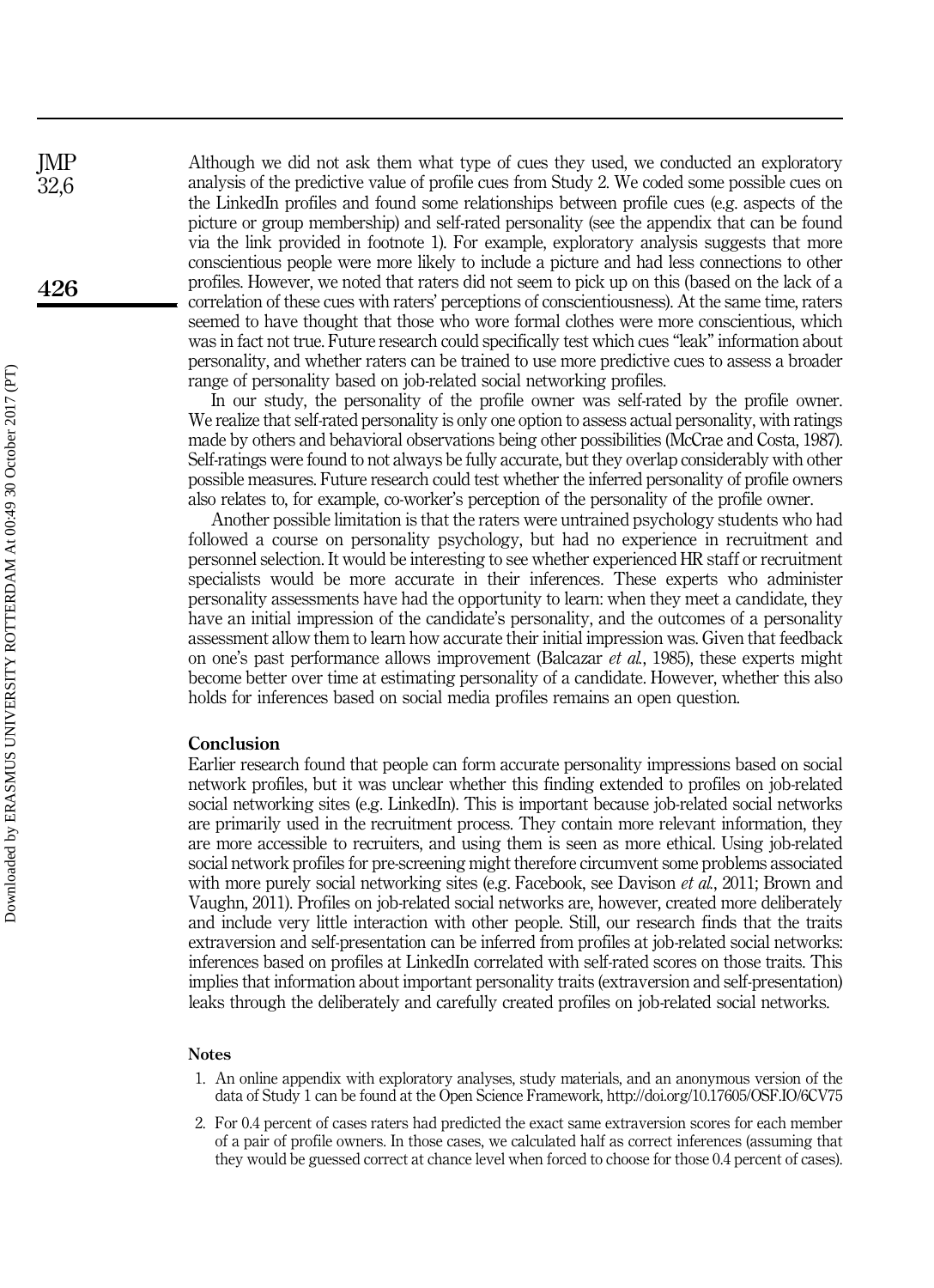#### References

- Back, M.D., Stopfer, J.M., Vazire, S., Gaddis, S., Schmukle, S.C., Egloff, B. and Gosling, S.D. (2010), "Facebook profiles reflect actual personality, not self-idealization", [Psychological Science](http://www.emeraldinsight.com/action/showLinks?doi=10.1108%2FJMP-07-2016-0220&crossref=10.1177%2F0956797609360756&isi=000276076500011&citationId=p_1), Vol. 21 No. 3, pp. 372-374, doi: 10.1177/0956797609360756..
- Balcazar, F., Hopkins, B.L. and Suarez, Y. (1985), "A critical, objective review of performance feedback", [Journal of Organizational Behavior Management](http://www.emeraldinsight.com/action/showLinks?doi=10.1108%2FJMP-07-2016-0220&crossref=10.1300%2FJ075v07n03_05&citationId=p_2), Vol. 7 Nos 3-4, pp. 65-89, doi: 10.1300/J075v07n03\_05.
- Barrick, M.R. and Mount, M.L. (1991), "The Big Five personality dimensions and job performance: a meta-analysis", [Personnel Psychology](http://www.emeraldinsight.com/action/showLinks?doi=10.1108%2FJMP-07-2016-0220&crossref=10.1111%2Fj.1744-6570.1991.tb00688.x&isi=A1991FC02700002&citationId=p_3), Vol. 44 No. 1, pp. 1-26, doi: 10.1111/j.1744-6570.1991. tb00688.x.
- Barrick, M.R. and Mount, M.L. (2005), "Yes, personality matters: moving on to more important matters", *[Human Performance](http://www.emeraldinsight.com/action/showLinks?doi=10.1108%2FJMP-07-2016-0220&crossref=10.1207%2Fs15327043hup1804_3&isi=000232709700003&citationId=p_4)*, Vol. 18 No. 4, pp. 359-372, doi: 10.1207/s15327043hup1804\_3.
- Bohnert, D. and Ross, W.H. (2010), "The influence of social networking web sites on the evaluation of job candidates", [Cyberpsychology, Behavior, and Social Networking](http://www.emeraldinsight.com/action/showLinks?doi=10.1108%2FJMP-07-2016-0220&crossref=10.1089%2Fcyber.2009.0193&isi=000278872900016&citationId=p_5), Vol. 13 No. 3, pp. 341-347, doi: 10.1089/cyber.2009.0193.
- Brown, B.K. and Campion, M.A. (1994), "Biodata phenomenology: recruiters' perceptions and use of biographical information in resumé screening", *[Journal of Applied Psychology](http://www.emeraldinsight.com/action/showLinks?doi=10.1108%2FJMP-07-2016-0220&crossref=10.1037%2F0021-9010.79.6.897&isi=A1994PZ03700013&citationId=p_6)*, Vol. 79 No. 6, pp. 897-908, doi: 10.1037/0021-9010.79.6.897.
- Brown, V. and Vaughn, E. (2011), "The writing on the (Facebook) wall: the use of social networking sites in hiring decisions", *[Journal of Business and Psychology](http://www.emeraldinsight.com/action/showLinks?doi=10.1108%2FJMP-07-2016-0220&crossref=10.1007%2Fs10869-011-9221-x&isi=000293745600013&citationId=p_7)*, Vol. 26, pp. 219-225, doi: 10.1007/ s10869-011-9221-x.
- Burns, G.N., Christiansen, N.D., Morris, M.B., Periard, D.A. and Coaster, J.A. (2014), "Effects of applicant personality on resume evaluations", *[Journal of Business and Psychology](http://www.emeraldinsight.com/action/showLinks?doi=10.1108%2FJMP-07-2016-0220&crossref=10.1007%2Fs10869-014-9349-6&isi=000345079000006&citationId=p_8)*, Vol. 29, pp. 573-591, doi: 10.1007/s10869-014-9349-6.
- Cole, M.S., Feild, H.S. and Giles, W.F. (2003a), "Using recruiter assessments of applicants resumé information to predict applicant mental ability and Big Five personality dimensions", *[International](http://www.emeraldinsight.com/action/showLinks?doi=10.1108%2FJMP-07-2016-0220&crossref=10.1111%2F1468-2389.00228&isi=000182649300007&citationId=p_9)* [Journal of Selection and Assessment](http://www.emeraldinsight.com/action/showLinks?doi=10.1108%2FJMP-07-2016-0220&crossref=10.1111%2F1468-2389.00228&isi=000182649300007&citationId=p_9), Vol. 11 No. 1, pp. 78-88, doi: 10.1111/1468-2389.00228.
- Cole, M.S., Feild, H.S. and Giles, W.F. (2003b), "What can we uncover about applicants based on their resumés? A field study", Applied HRM Research, Vol. 8 No. 2, pp. 51-62.
- Costa, P.T. Jr and McCrae, R.R. (1992), Revised NEO Personality Inventory (NEO-PI-R) and NEO Five-Factor (NEO-FFI) Inventory Professional Manual, PAR, Odessa, FL.
- Crant, J.M. (1995), "The proactive personality scale and objective job performance among real estate agents", [Journal of Applied Psychology](http://www.emeraldinsight.com/action/showLinks?doi=10.1108%2FJMP-07-2016-0220&crossref=10.1037%2F0021-9010.80.4.532&isi=A1995RN70000010&citationId=p_12), Vol. 80 No. 4, pp. 532-537, doi: 10.1037/0021-9010.80.4.532.
- Davison, H.K., Maraist, C. and Bing, M.N. (2011), "Friend or foe? The promise and pitfalls of using social networking sites for HR decisions", *[Journal of Business and Psychology](http://www.emeraldinsight.com/action/showLinks?doi=10.1108%2FJMP-07-2016-0220&crossref=10.1007%2Fs10869-011-9215-8&isi=000293745600005&citationId=p_13)*, Vol. 26 No. 2, pp. 153-159, doi: 10.1007/s10869-011-9215-8.
- Denissen, J.J.A., Geenen, R., Selfhout, M. and Van Aken, M.A.G. (2008), "Single-item Big Five ratings in a social network design", *[European Journal of Personality](http://www.emeraldinsight.com/action/showLinks?doi=10.1108%2FJMP-07-2016-0220&crossref=10.1002%2Fper.662&isi=000253293900004&citationId=p_14)*, Vol. 22 No. 1, pp. 37-54, doi: 10.1002/per,662.
- Dineen, B.R., Ash, S.R. and Noe, R.A. (2002), "A web of applicant attraction: person-organization fit in the context of web-based recruitment", *[Journal of Applied Psychology](http://www.emeraldinsight.com/action/showLinks?doi=10.1108%2FJMP-07-2016-0220&crossref=10.1037%2F0021-9010.87.4.723&isi=000177332600010&citationId=p_15)*, Vol. 87 No. 4, pp. 723-734, doi: 10.1037/0021-9010.87.4.723.
- Erdheim, J., Wang, M. and Zickar, M.J. (2006), "Linking the Big Five personality constructs to organizational commitment", *[Personality and Individual Differences](http://www.emeraldinsight.com/action/showLinks?doi=10.1108%2FJMP-07-2016-0220&crossref=10.1016%2Fj.paid.2006.04.005&isi=000240751300016&citationId=p_16)*, Vol. 41 No. 5, pp. 959-970, doi: 10.1016/j.paid.2006.04.005.
- Funder, D.C. (1995), "On the accuracy of personality judgment: a realistic approach", *[Psychological](http://www.emeraldinsight.com/action/showLinks?doi=10.1108%2FJMP-07-2016-0220&crossref=10.1037%2F0033-295X.102.4.652&isi=A1995RZ13700002&citationId=p_17)* [Review](http://www.emeraldinsight.com/action/showLinks?doi=10.1108%2FJMP-07-2016-0220&crossref=10.1037%2F0033-295X.102.4.652&isi=A1995RZ13700002&citationId=p_17), Vol. 102 No. 4, pp. 652-670, doi: 10.1037/0033-295X.102.4.652.
- Gosling, S.D., Rentfrow, P.J. and Swann, W.B. Jr (2003), "A very brief measure of the Big Five personality domains", *[Journal of Research in Personality](http://www.emeraldinsight.com/action/showLinks?doi=10.1108%2FJMP-07-2016-0220&crossref=10.1016%2FS0092-6566%2803%2900046-1&isi=000186501200003&citationId=p_18)*, Vol. 37 No. 6, pp. 504-528, doi: 10.1016/ S0092-6566(03)00046-1.

Personality

427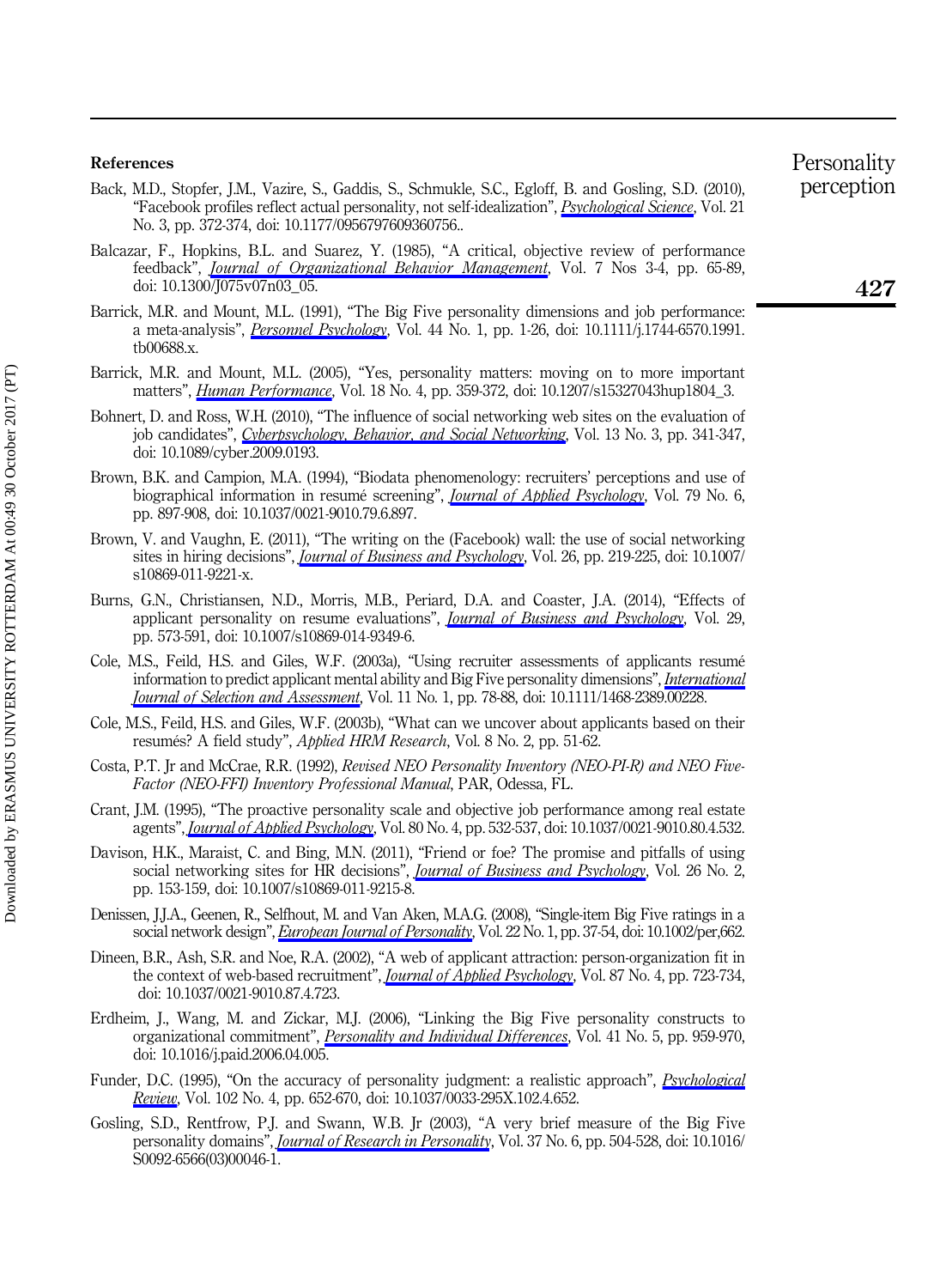|  |  | Gosling, S.D., Ko, S.J., Mannarelli, T. and Morris, M.E. (2002), "A room with a cue: personality        |  |  |  |  |  |  |
|--|--|---------------------------------------------------------------------------------------------------------|--|--|--|--|--|--|
|  |  | judgments based on offices and bedrooms", <i>Journal of Personality and Social Psychology</i> , Vol. 82 |  |  |  |  |  |  |
|  |  | No. 3, pp. 379-398, doi: 10.1037//0022-3514.82.3.379.                                                   |  |  |  |  |  |  |

- Gosling, S.D., Augustine, A.A., Vazire, S., Holtzman, N. and Gaddis, S. (2011), "Manifestations of personality in online social networks: self-reported Facebook-related behaviors and observable profile information", [Cyberpsychology, Behavior, and Social Networking](http://www.emeraldinsight.com/action/showLinks?doi=10.1108%2FJMP-07-2016-0220&crossref=10.1089%2Fcyber.2010.0087&isi=000294892500002&citationId=p_20), Vol. 14 No. 9, pp. 483-488, doi: 10.1089/cyber.2010.0087.
- Guillory, J. and Hancock, J.T. (2012), "The effect of LinkedIn on deception in resumes", [Cyberpsychology,](http://www.emeraldinsight.com/action/showLinks?doi=10.1108%2FJMP-07-2016-0220&crossref=10.1089%2Fcyber.2011.0389&isi=000301427400003&citationId=p_21) [Behavior, and Social Networking](http://www.emeraldinsight.com/action/showLinks?doi=10.1108%2FJMP-07-2016-0220&crossref=10.1089%2Fcyber.2011.0389&isi=000301427400003&citationId=p_21), Vol. 15 No. 3, pp. 135-140, doi: 10.1089/cyber.2011.0389.
- Heller, M. (2005), "Court ruling that employer's integrity test violated ADA could open door to litigation", Workforce Management, Vol. 84, pp. 74-77.
- Holland, J.L. (1997), Making Vocational Choices: A Theory of Vocational Personalities and Work Environments, Psychological Assessment Resources, Odessa, FL.
- Huang, J.L., Ryan, A.M., Zabel, K.L. and Palmer, A. (2013), "Personality and adaptive performance at work: a meta-analytic investigation", *[Journal of Applied Psychology](http://www.emeraldinsight.com/action/showLinks?doi=10.1108%2FJMP-07-2016-0220&crossref=10.1037%2Fa0034285&isi=000339879700011&citationId=p_24)*, Vol. 99 No. 1, pp. 162-179, doi: 10.1037/a0034285.
- Humburg, M. (2017), "Personality and field of study choice in university", *[Education Economics](http://www.emeraldinsight.com/action/showLinks?doi=10.1108%2FJMP-07-2016-0220&crossref=10.1080%2F09645292.2017.1282426&isi=000396846100003&citationId=p_25)*, Vol. 25 No. 4, pp. 366-378, doi: 10.1080/09645292.2017.1282426.
- Jobvite (2012), "Jobvite social recruiting survey finds over 90% of employers will use social recruiting in 2012", July 9, available at: [http://recruiting.jobvite.com/company/press-releases/2012/jobvite](http://recruiting.jobvite.com/company/press-releases/2012/jobvite-social-recruiting-survey-2012/)[social-recruiting-survey-2012/ \(accessed April 29, 2016\).](http://recruiting.jobvite.com/company/press-releases/2012/jobvite-social-recruiting-survey-2012/)
- John, O.P. and Srivastava, S. (1999), "The Big Five trait taxonomy: history, measurement, and theoretical perspectives", in Pervin, L. and John, O.P. (Eds), Handbook of Personality: Theory and Research, 2nd ed., Guilford, New York, NY, pp. 102-138.
- Kline, P. (2000), Handbook of Psychological Testing, Routledge, London.
- Kluemper, D.H. and Rosen, P.A. (2009), "Future employment selection methods: evaluating social networking web sites", [Journal of Managerial Psychology](http://www.emeraldinsight.com/action/showLinks?doi=10.1108%2FJMP-07-2016-0220&system=10.1108%2F02683940910974134&isi=000269626100006&citationId=p_29), Vol. 24 No. 6, pp. 567-580, doi: 10.1108/ 02683940910974134.
- Kluemper, D.H., Rosen, P.A. and Mossholder, K.W. (2012), "Social networking websites, personality ratings, and the organizational context: more than meets the eye?", *[Journal of Applied Social](http://www.emeraldinsight.com/action/showLinks?doi=10.1108%2FJMP-07-2016-0220&crossref=10.1111%2Fj.1559-1816.2011.00881.x&isi=000303991100006&citationId=p_30)* [Psychology](http://www.emeraldinsight.com/action/showLinks?doi=10.1108%2FJMP-07-2016-0220&crossref=10.1111%2Fj.1559-1816.2011.00881.x&isi=000303991100006&citationId=p_30), Vol. 42 No. 5, pp. 1143-1172, doi: 10.1111/j.1559-1816.2011.00881.x.
- Kristof, A.L. (1996), "Person-organization fit: an integrative review of its conceptualizations, measurement, and implications", *[Personnel Psychology](http://www.emeraldinsight.com/action/showLinks?doi=10.1108%2FJMP-07-2016-0220&crossref=10.1111%2Fj.1744-6570.1996.tb01790.x&isi=A1996UA23000001&citationId=p_31)*, Vol. 49 No. 1, pp. 1-49, doi: 10.1111/ j.1744-6570.1996.tb01790.x.
- Kristof-Brown, A.L. (2000), "Perceived applicant fit: distinguishing between recruiters' perceptions of person-job and person-organization fit", [Personnel Psychology](http://www.emeraldinsight.com/action/showLinks?doi=10.1108%2FJMP-07-2016-0220&crossref=10.1111%2Fj.1744-6570.2000.tb00217.x&isi=000089341800005&citationId=p_32), Vol. 53 No. 3, pp. 643-671, doi: 10.1111/j.1744-6570.2000.tb00217.x.
- Landis, J.R. and Koch, G.G. (1977), "The measurement of observer agreement for categorical data", [Biometrics](http://www.emeraldinsight.com/action/showLinks?doi=10.1108%2FJMP-07-2016-0220&crossref=10.2307%2F2529310&isi=A1977CY39700012&citationId=p_33), Vol. 33 No. 1, pp. 159-174, doi: 10.2307/2529310.
- McCrae, R.R. and Costa, P.T. (1987), "Validation of the five-factor model of personality across instruments and observers", *[Journal of Personality and Social Psychology](http://www.emeraldinsight.com/action/showLinks?doi=10.1108%2FJMP-07-2016-0220&crossref=10.1037%2F0022-3514.52.1.81&isi=A1987F642800010&citationId=p_34)*, Vol. 52 No. 1, pp. 81-90, doi: 10.1037/0022-3514.52.1.81.
- McFarland, L.A. and Ployhart, R.E. (2015), "Social media: a contextual framework to guide research and practice", [Journal of Applied Psychology](http://www.emeraldinsight.com/action/showLinks?doi=10.1108%2FJMP-07-2016-0220&crossref=10.1037%2Fa0039244&isi=000364588900001&citationId=p_35), Vol. 100 No. 6, pp. 1653-1677, doi: 10.1037/a0039244.
- McGraw, K.O. and Wong, S.P. (1996), "Forming inferences about some intraclass correlation coefficients", *[Psychological Methods](http://www.emeraldinsight.com/action/showLinks?doi=10.1108%2FJMP-07-2016-0220&crossref=10.1037%2F1082-989X.1.1.30&isi=A1996VV65700004&citationId=p_36)*, Vol. 1 No. 1, pp. 30-46, doi: 10.1037/1082-989X.1.1.30.
- Madden, M. (2012), "Privacy management and social media sites", February 24, available at: [www.](www.pewinternet.org/2012/02/24/privacy-management-on-social-media-sites/) [pewinternet.org/2012/02/24/privacy-management-on-social-media-sites/ \(accessed April 29, 2016\).](www.pewinternet.org/2012/02/24/privacy-management-on-social-media-sites/)
- Nikolaou, I. (2014), "Social networking web sites in job search and employee recruitment", *[International](http://www.emeraldinsight.com/action/showLinks?doi=10.1108%2FJMP-07-2016-0220&crossref=10.1111%2Fijsa.12067&isi=000337519800006&citationId=p_38)* [Journal of Selection and Assessment](http://www.emeraldinsight.com/action/showLinks?doi=10.1108%2FJMP-07-2016-0220&crossref=10.1111%2Fijsa.12067&isi=000337519800006&citationId=p_38), Vol. 22 No. 2, pp. 179-189, doi: 10.1111/ijsa.12067.

428

JMP 32,6